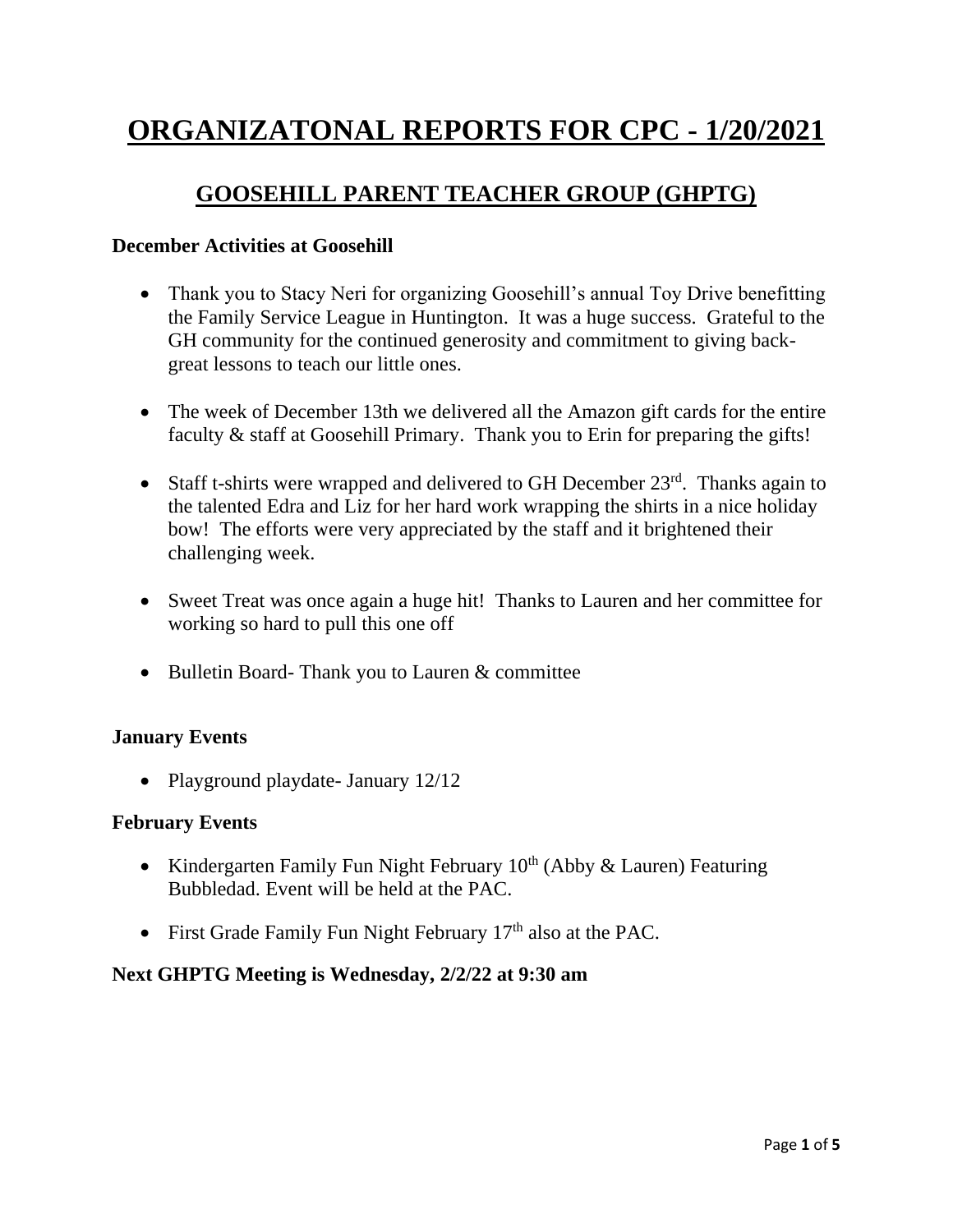# **LLOYD HARBOR SCHOOL PARENT TEACHER GROUP (LHSPTG)**

- LHS PTG began December with our much anticipated Shop and Support event on December 2nd & 3rd with Sedoni Gallery in Huntington Village and Living in CSH Village. It was a huge success. Thank you so much to all our shoppers and the incredible stores for their continued support to our school.
- The Cultural Arts Committee sponsored two amazing assemblies for the 3rd and 5th grades. Petra Puppets Reading Rampage for 3rd grade and Science Program for 5th grade. Students were so happy to experience an in-person event.
- On December 9th & 10th, we had the LHS Holiday Boutique IN PERSON. Students had the opportunity to buy little gifts for friends and family while listening to holiday music and enjoying the beautiful decorations of a winter wonderland. It was an amazing event - with items from personalized socks, LED lights, handmade bracelets, frames and so much more. Thank you to our volunteers and the PTG Board members for working together to make this muchloved event a happy and festive time for everyone.
- Our annual Sweets  $\&$  Treats for the LHS Staff was held on December 14th  $\&$ 15th. Jill Seiman-Mayer put together a beautiful display of holiday sweats donated by parents for the entire school faculty. Each staff member went home with a special sweet for the holidays and were very grateful for this kind gesture. Thank you to Jill for organizing and all the parents who donated sweets.
- 5th & 6th grade ice skating intramurals at the outdoor Winter Club rink started on January 5th. Students are enjoying this opportunity to ice skate with classmates before school at 7:20am.
- Our 6th grade event committee had an ice-skating event for the 6th graders on January 12th. Students had an amazing time!! Thank you, Stacy Neri, Ginette Reynolds, Colleen Haskell and Theresa Kingdon for organizing this fun event for the 6th graders.
- We offered our first zoom in option for our PTG meeting on January 14th, it was well attended. Mrs. Wolf gave a presentation on AIS.

### **Looking Ahead:**

• We are in the early stages of planning the 3rd Grade Talent Show.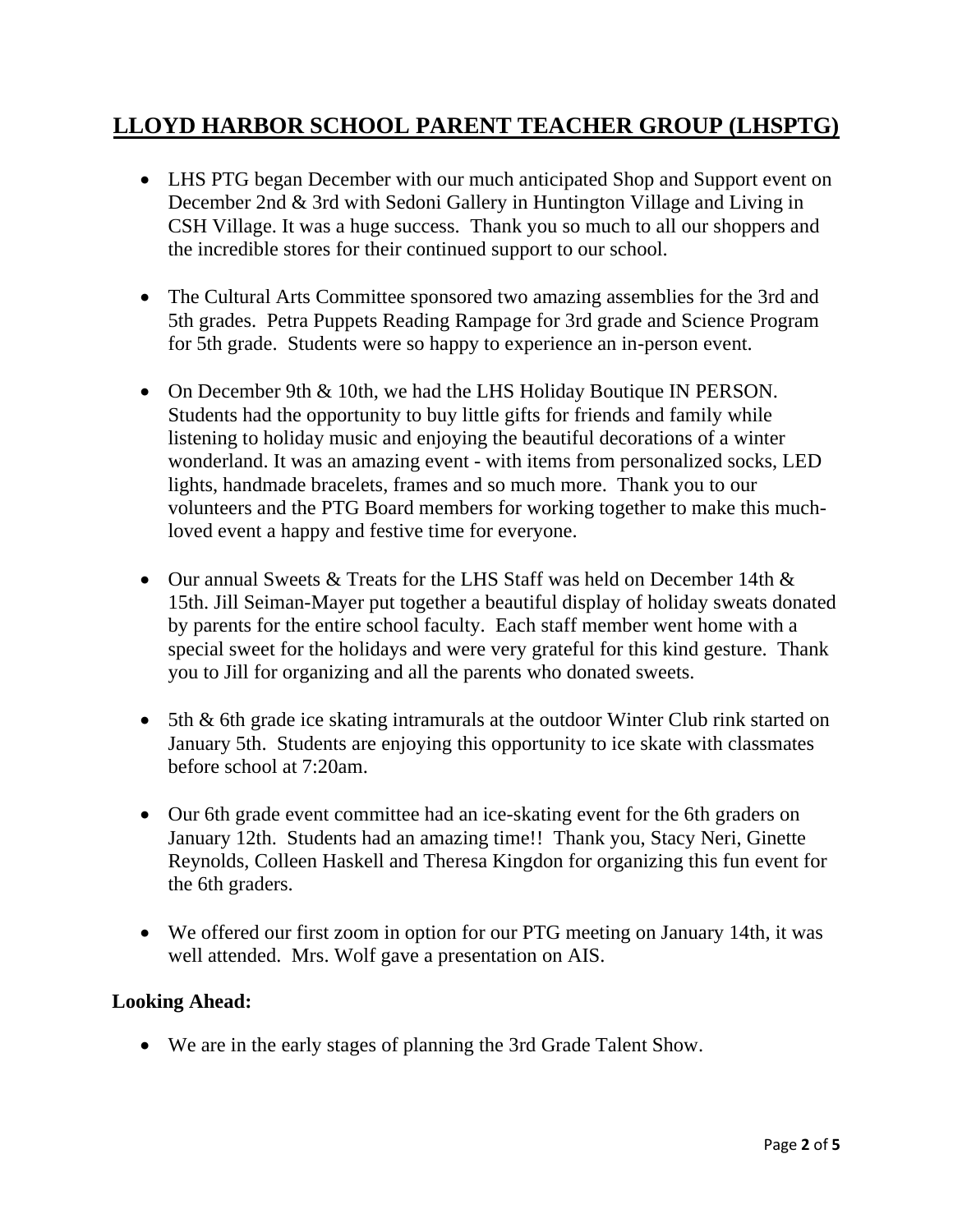- We are starting to look for volunteers for our Executive Board for the 2022-23 school year. Please think about anyone who you would like to nominate. You can reach out to myself or anyone on the board.
- Staff Holiday Luncheon January 26, 2022.
- Apple Fun Run Sunday, April 3rd.
- Our Scholastic Book Fair has been moved from January 27th & 28th to May 5th & 6th.
- Our next PTG Meeting will be on Thursday, February 10, 2022. Please note new time 9:15am as it will be offered in person and on Zoom.

## **Our next PTG Meeting will be on Thursday, February 10, 2022**

# **WEST SIDE SCHOOL PARENT TEACHER GROUP (WSSPTG)**

### **December happenings:**

- West side kids care
- Holiday boutique
- Holiday cookie bake
- After school program is continuing

### **Upcoming events**

- Ice skating night is Sunday December 23rd at the Syosset/Woodbury outside rink from 6:30-8pm
- Talent show date has been changed from February 11th to May 6th
- Sports/game night tentatively scheduled for Sunday March 6th

### **Our next PTG meeting is February 7th at 9:30am**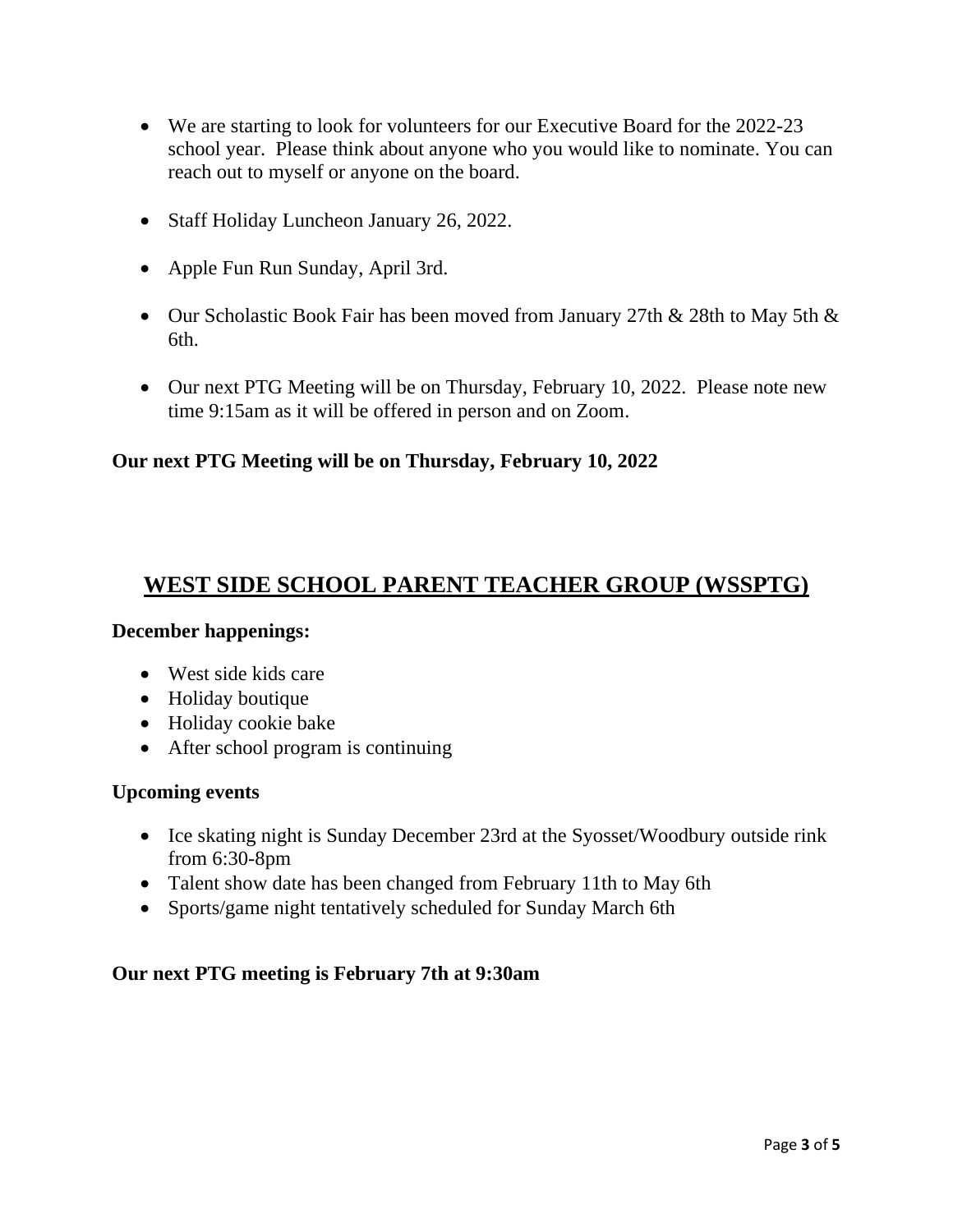# **CSH JR/SR HIGH SCHOOL PARENT TEACHER GROUP (CSHPTG)**

### **Happy New Year!**

- In December the CSH PTG had our annual Cookie Bake. All of the staff members we given an assortment of home baked treats to enjoy. Thank you so much to Deserie Saunders and Tara Vaccaro for chairing that committee.
- We also would like to thank Deserie Saunders and the Beautification Committee for their wonderful holiday decorations at the exterior entrances to the high school. Holiday decorations were also placed inside the entrance to the school.
- We recently had our CSH PTG meeting on January 11, 2022. We were joined (as always), by Mr. Danbusky. He addressed some of the recent issues regarding problems with student lunches, and absences from school concerts. He also informed the parents that scheduling for next year has begun, and guidance counselors have already started meeting with the students.
- We are currently assembling our Nominating Committee as we will need to fill the Secretary and VP of Membership roles for next year's executive board. If you are a high school parent and are interested in being on the Nominating Committee please contact me.
- We also will be opening up a Spring Apparel Sale in the next week. Please be on the lookout for that information.
- Our 20th CSH PTG Literary Luncheon is on April 13, 2022 at the Crescent Club. This year's speaker is Christina Baker Kline, author of The Exiles. Invitations will be going out after February break. This is our biggest fundraiser of the year, and a fantastic event. We are currently seeking donations for our raffle baskets. If you have items to donate, please contact me or our Literary Luncheon co-chairs- Caroline Tsekerides and Sandra Reilly.

### **Our next CSH PTG meeting is on February 8, 2022**